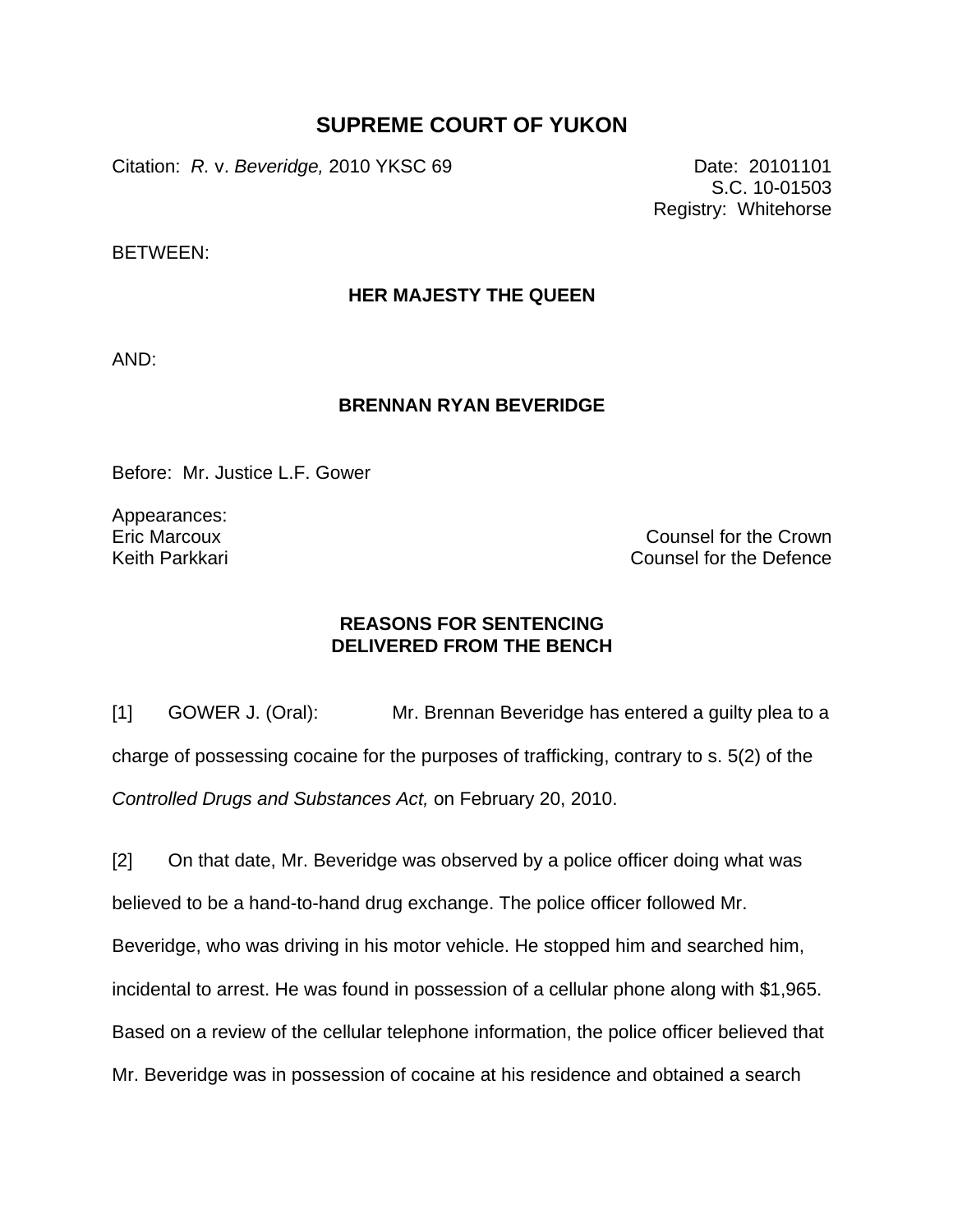warrant for that residence, which was subsequently executed. Inside the residence in a suitcase belonging to Mr. Beveridge in a bedroom was found approximately 19 grams of powder cocaine, 178 grams of magic mushrooms, and five grams of marihuana.

[3] Mr. Beveridge's personal circumstances are very positive. He is a 23-year-old young man who does not have a criminal record. He was raised by a caring and supportive mother with whom he still maintains a good relationship. He resides in the City of Victoria, where his mother and two uncles, with whom he is also very close, also reside. He describes his childhood as one which was stable and devoid of any violence or substance abuse. As I said, he is very close with his immediate family in Victoria, including his uncles, aunts, and cousins.

[4] He is a Grade 12 graduate and has completed a six-month vocational school program in web design. He has been working for a construction company for the last four months, and recently began a carpentry apprenticeship with that company, known as Heatherbray Builders. He is single, and since his release on bail, he has been residing with one of his uncles, Mark Beveridge, at that person's family home in Victoria.

[5] Mark was interviewed by the probation officer and provides a very positive report about Brennan's behaviour in the home. He says that Brennan has been open and honest with him about how he got mixed up with other individuals who persuaded him that selling drugs was an easy way to make money. He has actually expressed to his Uncle Mark that he is happy he was caught because his life was starting to spiral out of control and he now feels he is back on the straight and narrow. Mark Beveridge feels that this behaviour was out of character for Brennan and that the taste of jail time that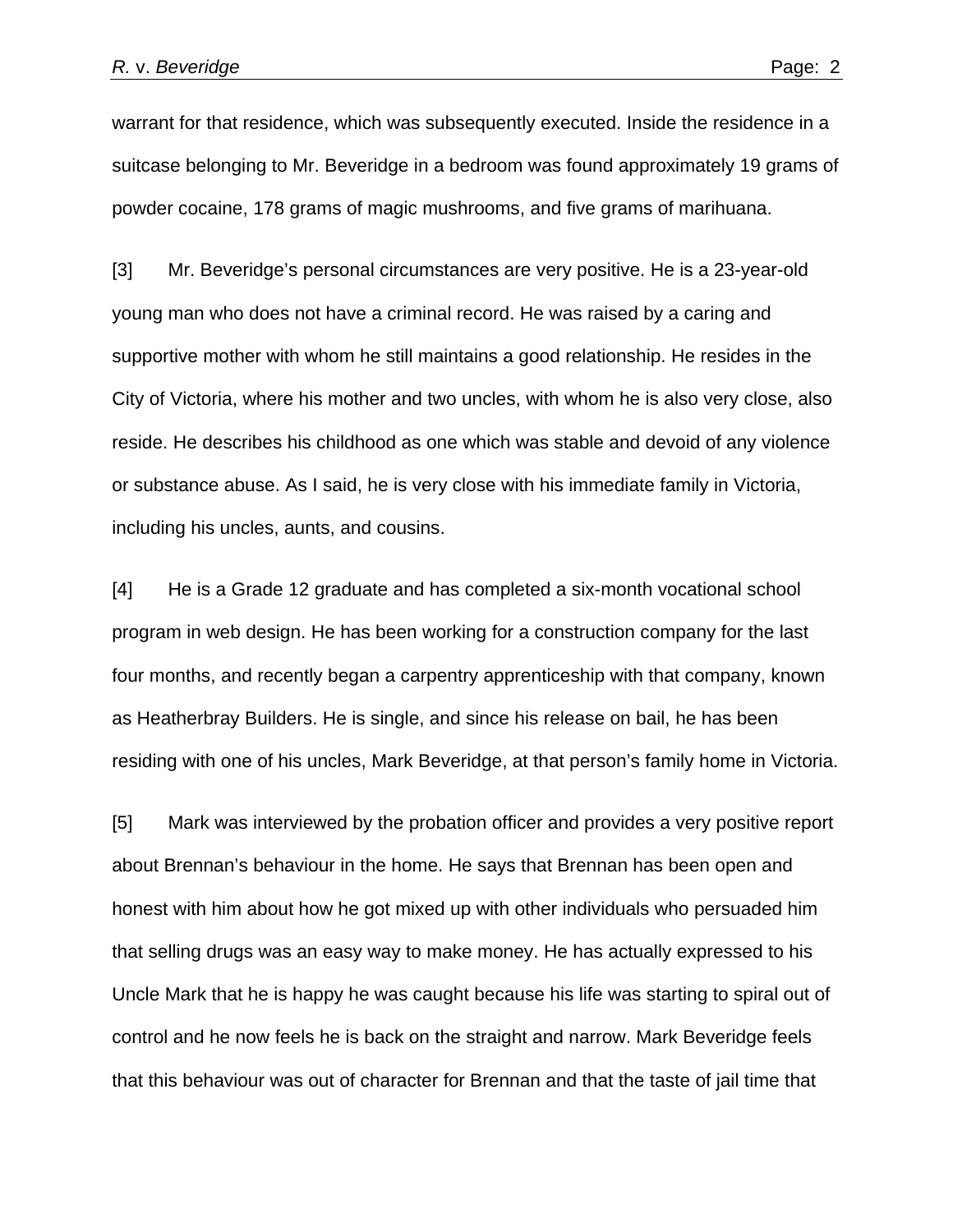Brennan experienced, for a two-week period immediately after his arrest, has had a profound effect on him.

[6] Brennan's mother was also interviewed by the probation officer and similarly feels that this behaviour was out of character and that since his arrest, Brennan has returned to being the respectful person that he once was. She reported that, following the arrest, he stated that he was "scared beyond belief," and that since his arrest, he has been able to find meaningful work and is now spending time with more pro-social peers.

[7] Brennan's other uncle, Craig Beveridge, provided a letter of reference and has similar positive things to say about how Brennan has behaved since his release from jail on this charge.

[8] Fortunately, Brennan appears to be devoid of any problems related to alcohol or drug abuse, and so that is not a complicating factor in this case. He has told the probation officer that he is remorseful for his actions. He has been cooperative during his period of supervision and has been under relatively strict bail conditions since his release from jail. Very significantly, the probation officer feels that Brennan is a suitable candidate for community disposition.

[9] Both the Crown and defence have made, essentially, a joint submission that this would be an appropriate case for a conditional sentence. The Crown is satisfied that the statutory pre-conditions have been met, namely, that a conditional sentence would be consistent with the fundamental purposes and principles of sentencing and would not pose a significant risk to the public.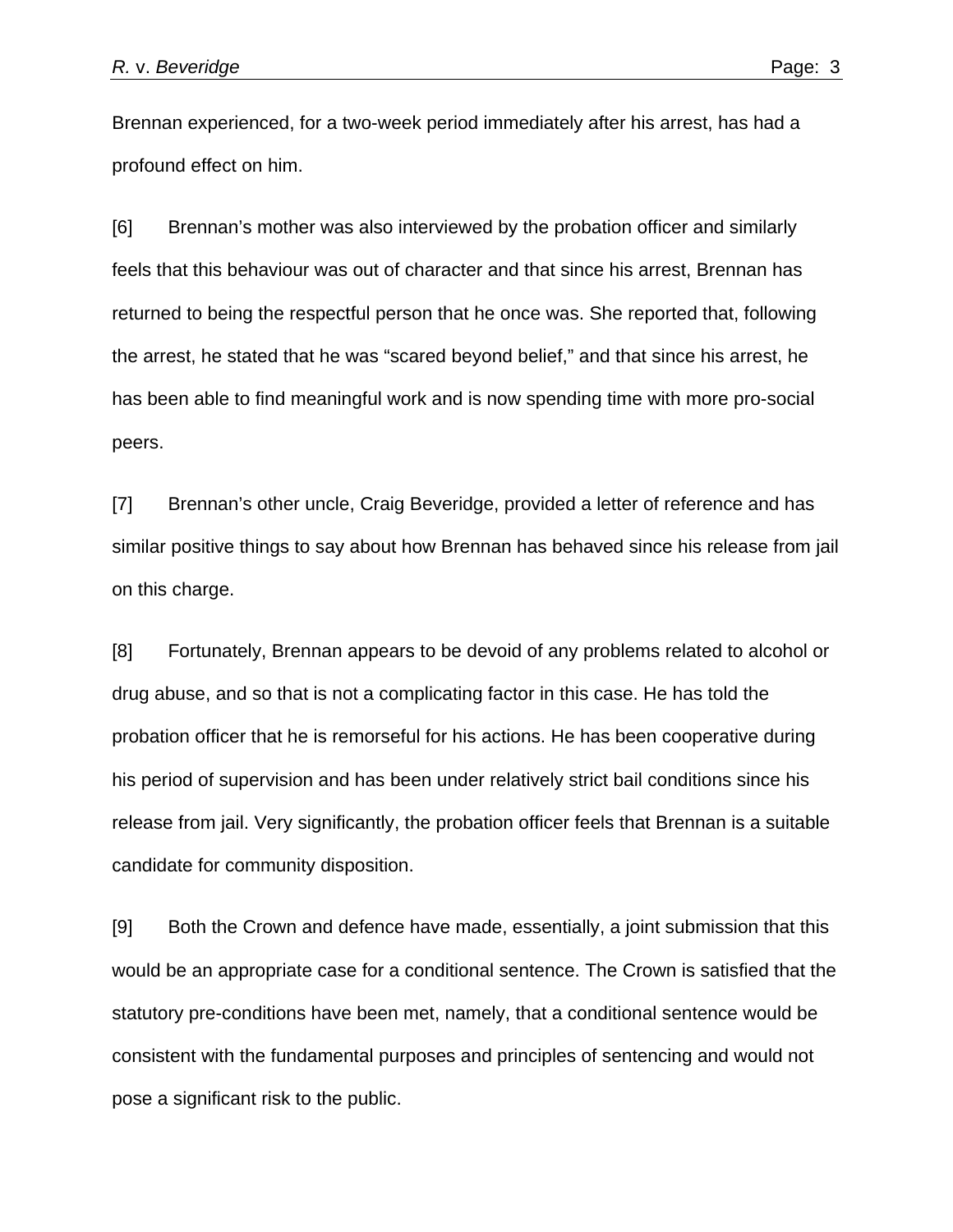[10] In all of the circumstances, I am persuaded that the suggested length of the jail term in this case of nine months is appropriate and that Mr. Brennan Beveridge be allowed to serve that jail term in the community on a conditional sentence, subject to certain specific conditions. Those conditions are, by and large, set out in the presentence report, and I will just read them into the record:

- 1. You are to keep the peace and be of good behaviour, and appear before the Court when required to do so by the Court;
- 2. You must report to a Conditional Sentence Supervisor at the Saanich Community Corrections Office, 200 - 3965 Quadra Street, Victoria, British Columbia, within two working days and thereafter when required by the Supervisor and in the manner directed by the Supervisor;
- 3. Following your arrival in British Columbia on November 2, 2010, you are to remain within British Columbia, unless you have written permission from your Supervisor or the Court;
- 4. You must notify the Supervisor in advance of any change of name or address, and promptly notify the Supervisor of any change of employment or occupation;
- 5. You are to reside at 2498 Meadowlands Drive, Victoria, British Columbia, and abide by the rules of the residence and not change your residence without the prior written permission of your Supervisor;
- 6. You are to be under house arrest, which means that you must remain inside your residence except for the purpose of reporting to your Supervisor, or going directly to and from your place of employment, or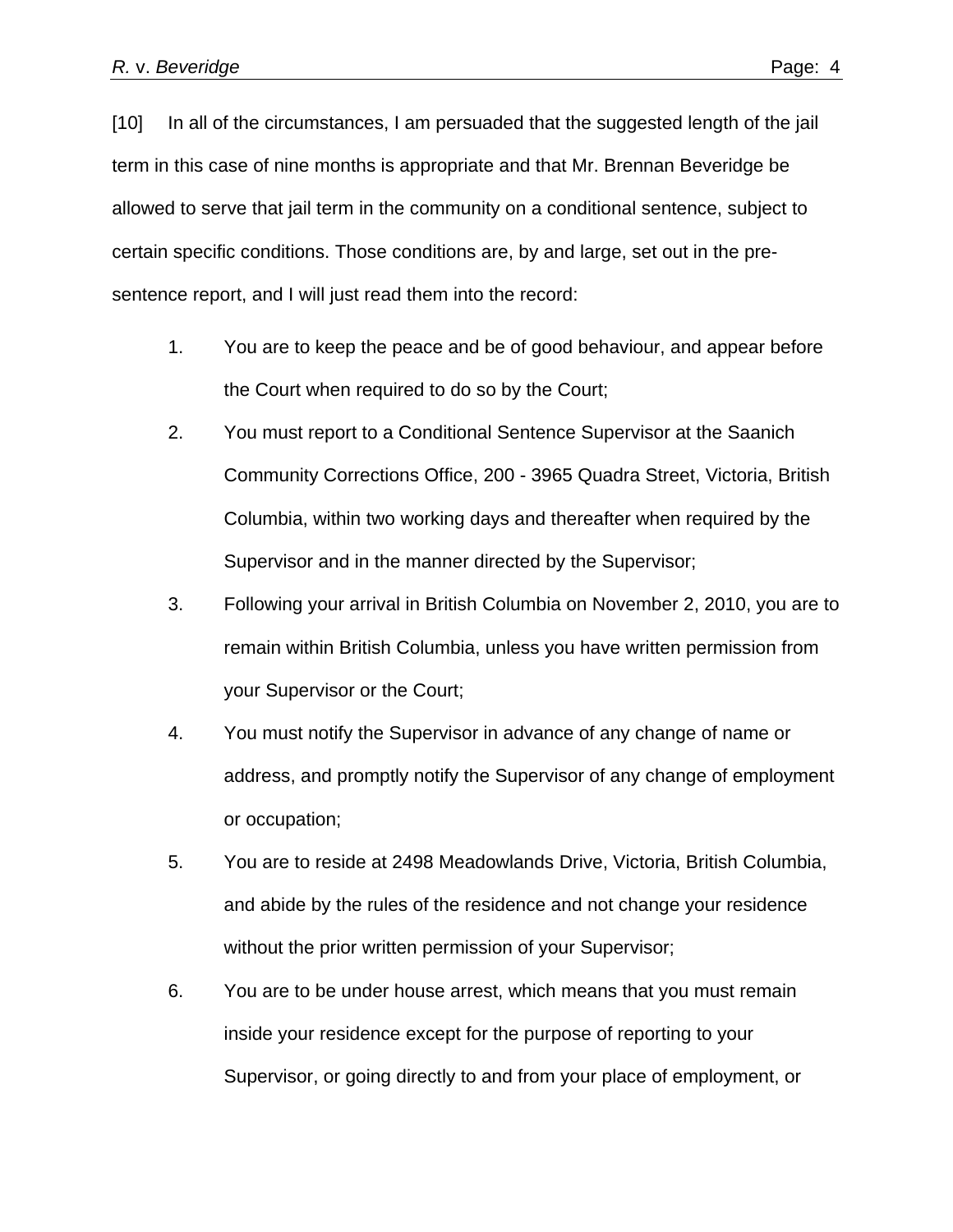your gym for therapeutic exercise on your knee, as approved in writing by your Supervisor, and also for the purpose of purchasing the necessities of life for two hours a week;

- 7. You must carry written permission with you at all times when you are outside of your residence, and you must present yourself at the door or answer the telephone during reasonable hours for checks that you are abiding by your house arrest. Your failure to do so will be a presumptive breach of this condition;
- 8. You must abstain absolutely from the possession or consumption of alcohol and controlled drugs or substances, except in accordance with a prescription given to you by a qualified medical practitioner. You are to provide a sample of your breath or urine for the purposes of analysis upon demand by a peace officer who has reason to believe that you may have failed to comply with this condition;
- 9. You are not to attend any bar, tavern, off-sales, or other commercial premises whose primary purpose is the sale of alcohol;
- 10. You are to take such assessment, counselling, and programming as may be directed by your Supervisor;
- 11. You are to have no contact, directly or indirectly, or communication in any way with Janet Richards, Patrick Kures, and Baylis Van Flowtow;
- 12. You are to have no contact with any individual who is known to be involved in the drug trade as identified to you in writing by your Conditional Sentence Supervisor;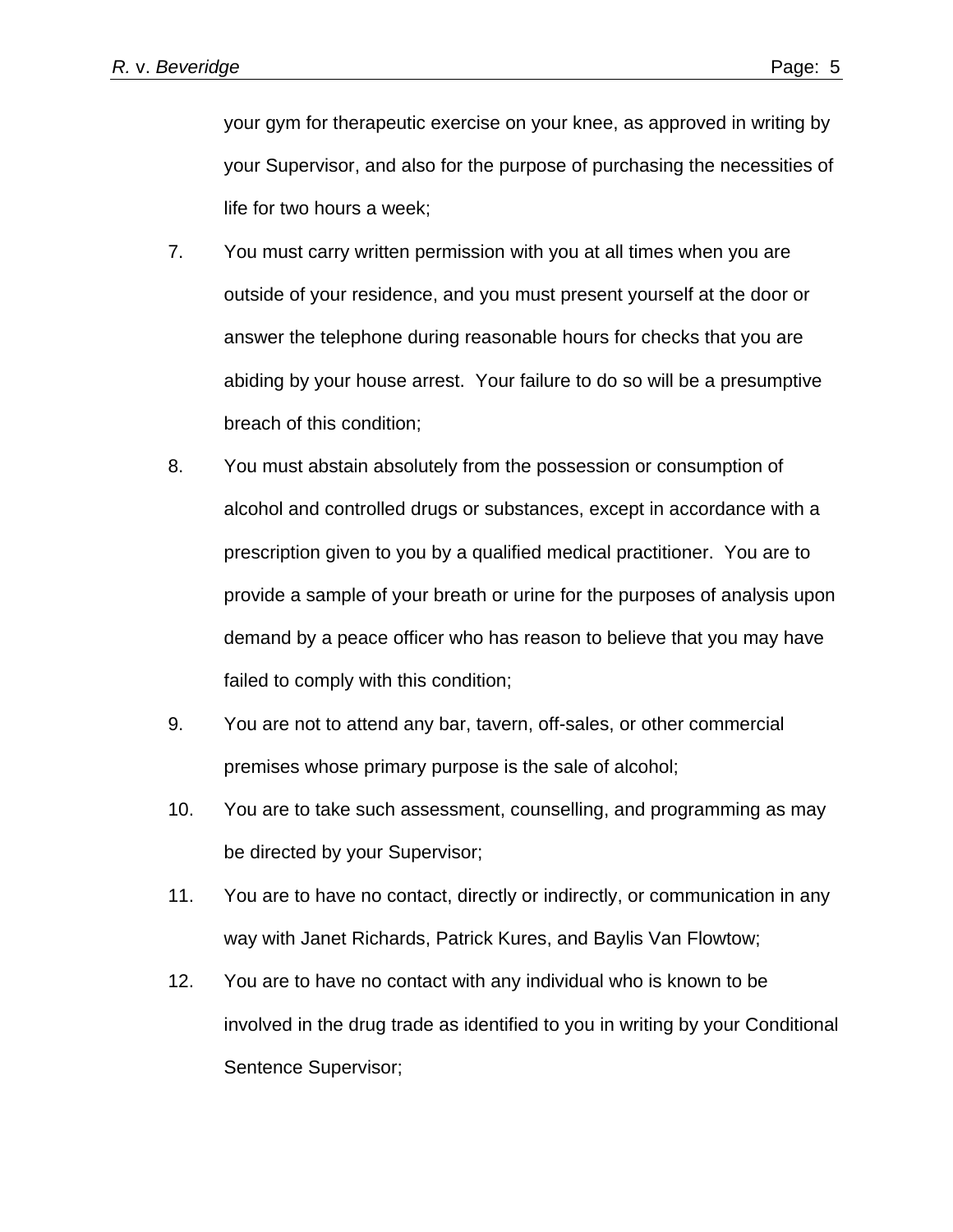- 13. You are to make reasonable efforts to find and maintain suitable employment and provide your Supervisor with all necessary details concerning your efforts;
- 14. You are not to have in your possession any cell phone or mobile communication device, except for purposes of work as approved by your Conditional Sentence Supervisor, or for other purposes as approved by your Conditional Sentence Supervisor. That permission is to be in writing and that written permission is to be carried with you at all times when in possession of such a cell phone or mobile communication device;
- 15. You are to provide your Supervisor with consents to release of information with regard to your participation in any programming, counselling, employment, or educational activities that you have been directed to do pursuant to this conditional sentence order;
- 16. You are to perform 75 hours of community service work within the nine months of the conditional sentence term.

[11] In addition, there will be a mandatory ten-year firearms prohibition order pursuant to s. 109 of the *Criminal Code*. There will also be orders of forfeiture with respect to the \$1,965 found on your person, as well as the two cell phones, the two digital scales, and the drugs which were seized.

- [12] Counsel, have I omitted anything?
- [13] MR. MARCOUX: Just two things, Your Honour. The victim surcharge.
- [14] THE COURT: What's the usual?